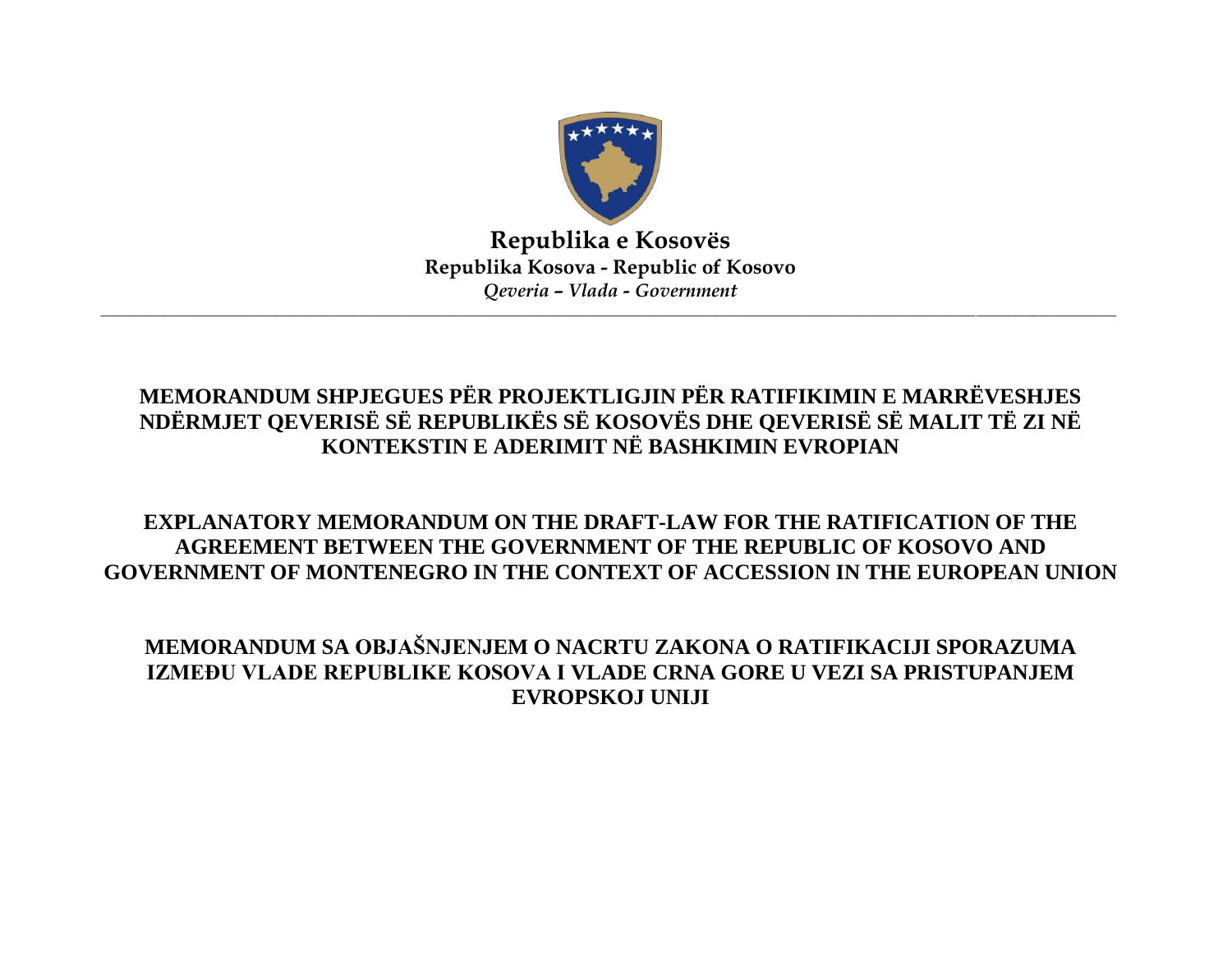| <b>MEMORANDUM</b><br><b>SHPJEGUES</b><br>PËR<br>PROJEKTLIGJIN PËR RATIFIKIMIN E<br><b>MARRËVESHJES</b><br><b>NDËRMJET</b><br><b>OEVERISË</b><br>SË<br><b>REPUBLIKËS</b><br>SË<br>KOSOVËS DHE QEVERISË SË MALIT<br>TË ZI NË KONTEKSTIN E ADERIMIT<br>NË BASHKIMIN EVROPIAN                                               | MEMORANDUM ON THE DRAFT-LAW<br>FOR THE RATIFICATION OF<br><b>THE</b><br><b>AGREEMENT</b><br><b>BETWEEN</b><br><b>THE</b><br><b>GOVERNMENT OF THE REPUBLIC OF</b><br>KOSOVO AND GOVERNMENT<br>OF<br>MONTENEGRO IN THE CONTEXT OF<br><b>ACCESSION</b><br><b>EUROPEAN</b><br>$\mathbf{IN}$<br><b>THE</b><br><b>UNION</b>                                            | <b>OBJAŠNJENJA</b><br><b>MEMORANDUM</b><br>$\mathbf 0$<br>NACRTU ZAKONA O RATIFIKACIJI<br><b>SPORAZUMA</b><br><b>IZMEĐU</b><br><b>VLADE</b><br>$\mathbf 0$<br>REPUBLIKE KOSOVA I VLADE CRNA<br><b>GORE U VEZI SA PRISTUPANJEM</b><br>EVROPSKOJ UNIJI                   |
|-------------------------------------------------------------------------------------------------------------------------------------------------------------------------------------------------------------------------------------------------------------------------------------------------------------------------|------------------------------------------------------------------------------------------------------------------------------------------------------------------------------------------------------------------------------------------------------------------------------------------------------------------------------------------------------------------|------------------------------------------------------------------------------------------------------------------------------------------------------------------------------------------------------------------------------------------------------------------------|
| 1. Çështja kryesore e trajtuar                                                                                                                                                                                                                                                                                          | 1. The main issue addressed                                                                                                                                                                                                                                                                                                                                      | 1. Glavno pitanje koje se razmatra                                                                                                                                                                                                                                     |
| Çështja kryesore e trajtuar në këtë Projektligj<br>është ratifikimi i Marrëveshjes ndërmjet<br>Qeverisë së Republikës së Kosovës dhe<br>Qeverisë së Malit të Zi në Kontekst të<br>aderimit në Bashkimin Evropian.                                                                                                       | The main issue addressed in the Draft Law is<br>ratification of the Agreement between the<br>Government of the Republic of Kosovo and<br>the Government of Montenegro in the contest<br>of accession in the European Union.                                                                                                                                      | Glavno pitanje koje se razmatra u Nacrtu<br>zakona je ratifikacija Sporazuma između Vlade<br>Republike Kosova i Vlade Crne Gore u vezi sa<br>pristupanjem Evropskoj uniji.                                                                                             |
| 2. Objektivat dhe ndërlidhja e tyre me<br>prioritetet e Qeverisë                                                                                                                                                                                                                                                        | 2. The Objectives and their relation to the<br><b>Government's priorities</b>                                                                                                                                                                                                                                                                                    | 2. Ciljevi i njihovo povezivanje sa<br>prioritetima Vlade                                                                                                                                                                                                              |
| Programi i Qeverisë së Republikës së Kosovës<br>i vitit 2021, në pjesën e Politikës së Jashtme<br>dhe Integrimet Euroatlantike ka planifikuar<br>Integrimin e Republikës së Kosovës në BE.<br>Andaj, kjo marrëveshje lidhet ngushtë me këtë<br>objektiv dhe orientim programor të Qeverisë<br>së Republikës së Kosovës. | The Programme of the Government of the<br>Republic of Kosovo 2021, in the Section<br>regarding the Foreign Policy and Euro-<br>Atlantic Integrations, has planned the EU<br>Integration of the Republic of Kosovo.<br>Therefore, this agreement is closely linked to<br>this programme objective and orientation of<br>the Government of the Republic of Kosovo. | Program Vlade Republike Kosova 2021, u<br>Odeljku o spoljnoj politici i evroatlantskim<br>integracijama, planirao je EU integraciju<br>Republike Kosovo. Stoga, je ovaj sporazum<br>usko povezan sa ovim programskim ciljem i<br>orijentacijom Vlade Republike Kosova. |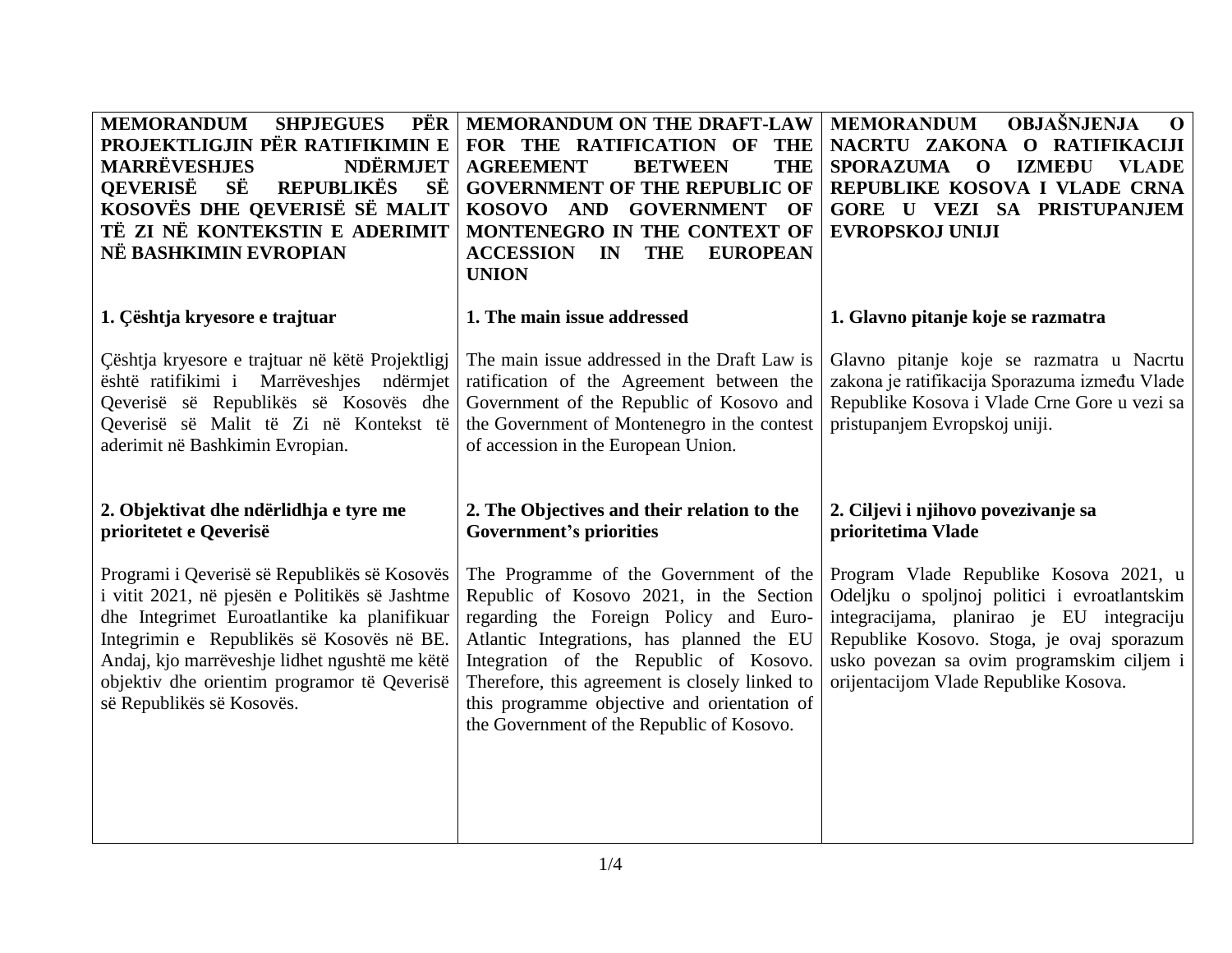| 3. Opsioni i rekomanduar                                                                                                                                                                                                                                                                                          | 3. The recommended option                                                                                                                                                                                                                                                                                                                | 3. Preporučena opcija                                                                                                                                                                                                                                                                                                                        |
|-------------------------------------------------------------------------------------------------------------------------------------------------------------------------------------------------------------------------------------------------------------------------------------------------------------------|------------------------------------------------------------------------------------------------------------------------------------------------------------------------------------------------------------------------------------------------------------------------------------------------------------------------------------------|----------------------------------------------------------------------------------------------------------------------------------------------------------------------------------------------------------------------------------------------------------------------------------------------------------------------------------------------|
| Opsioni i rekomanduar nga organi propozues<br>për Qeverinë e Republikës së Kosovës është<br>miratimi i Projektligjit për ratifikimin e<br>Marrëveshjes<br>ndërmjet<br>Qeverisë<br>së<br>Republikës së Kosovës dhe Qeverisë së Malit<br>të Zi në kontekst të aderimit në BE.                                       | The option recommended to the Government<br>of the Republic of Kosovo by the proposing<br>body is to approve the Draft Law on<br>Ratification of the Agreement between the<br>Government of the Republic of Kosovo and<br>the Government of the Republic of Serbia,<br>regarding the Agreement in the Context of<br>Accession to the EU. | Opcija koja se preporučuje Vladi Republike<br>Kosova od strane predlagača je da usvoji Nacrt<br>zakona o potvrđivanju Sporazuma između<br>Vlade Republike Kosova i Vlade Republike<br>Srbije, u vezi sa Sporazumom u kontekstu<br>Pristupanja EU.                                                                                            |
| 4. Arsyetimi i propozimit dhe niveli i<br>përafrimit me legjislacionin e BE-së                                                                                                                                                                                                                                    | 4. The justification of the proposal and the<br>approximation level with EU legislation                                                                                                                                                                                                                                                  | 4. Obrazloženje predloga i nivo usklađenosti<br>sa zakonodavstvom EU                                                                                                                                                                                                                                                                         |
| Arsyeshmëria e propozimit qëndron në faktin<br>se miratimi i kësaj Marrëveshje i shërben<br>Qeverisë së Republikës së Kosovës për<br>realizimin e objektivave për integrimin e<br>së Kosovës në<br>Bashkimin<br>Republikës<br>Evropian.                                                                           | The justification of the proposal is based on<br>the fact that approval of this Agreement<br>serves for the Government of the Republic of<br>for<br>implementing<br>Integration<br>Kosovo<br>objectives of the Republic of Kosovo in the<br>European Union.                                                                              | Obrazloženje predloga se zasniva na činjenici<br>da odobrenje ovog sporazuma služi Vladi<br>Republike Kosovo za sprovođenje ciljeva<br>integracije Republike Kosovo u Evropsku<br>uniju.                                                                                                                                                     |
| Në fushëveprimin e këtij Projektligji nuk ka<br>legjislacion të drejtës së BE-së.                                                                                                                                                                                                                                 | In the scope of this Draft Law, there is no<br>legislation of the EU Law.                                                                                                                                                                                                                                                                | U okviru ovog Nacrta zakona ne postoji<br>zakonodavstvo EU.                                                                                                                                                                                                                                                                                  |
| 5. Elementet kryesore të legjislacionit ose<br>politikës së propozuar                                                                                                                                                                                                                                             | 5. The main elements of the legislation and<br>proposed policy                                                                                                                                                                                                                                                                           | 5. Glavni elementi predloženog zakona ili<br>politike                                                                                                                                                                                                                                                                                        |
| Marrëveshja që do të ratifikohet ka për qëllim<br>që Qeveria e Republikës së Kosovës së<br>bashku me Qeverinë e Malit të Zi të ketë<br>objektiv strategjik aderimin e plotë në<br>Evropian<br>duke<br>Bashkimin<br>zhvilluar<br>bashkëpunimin në fushat me interes të<br>ndërsjellë me qëllim që të përshpejtojnë | The Agreement that is to be ratified aim that<br>the Government of the Republic of Kosovo<br>together with the Government of the Republic<br>of Montenegro should have as strategic<br>objective the full accession to the European<br>Union, by developing cooperation in the areas<br>of common interest, with the aim of              | Sporazum koji se treba ratifikovati ima za cilj<br>da Vlada Republike Kosovo zajedno sa<br>Vladom Republike Crne Gore ima kao<br>strateški cilj puni pristup Evropskoj uniji,<br>razvijajući<br>saradnju<br>oblastima<br>$\mathbf{u}$<br>od<br>zajedničkog<br>interesa, u<br>cilju<br>ubrzanja<br>harmonizacije nacionalnog zakonodavstva sa |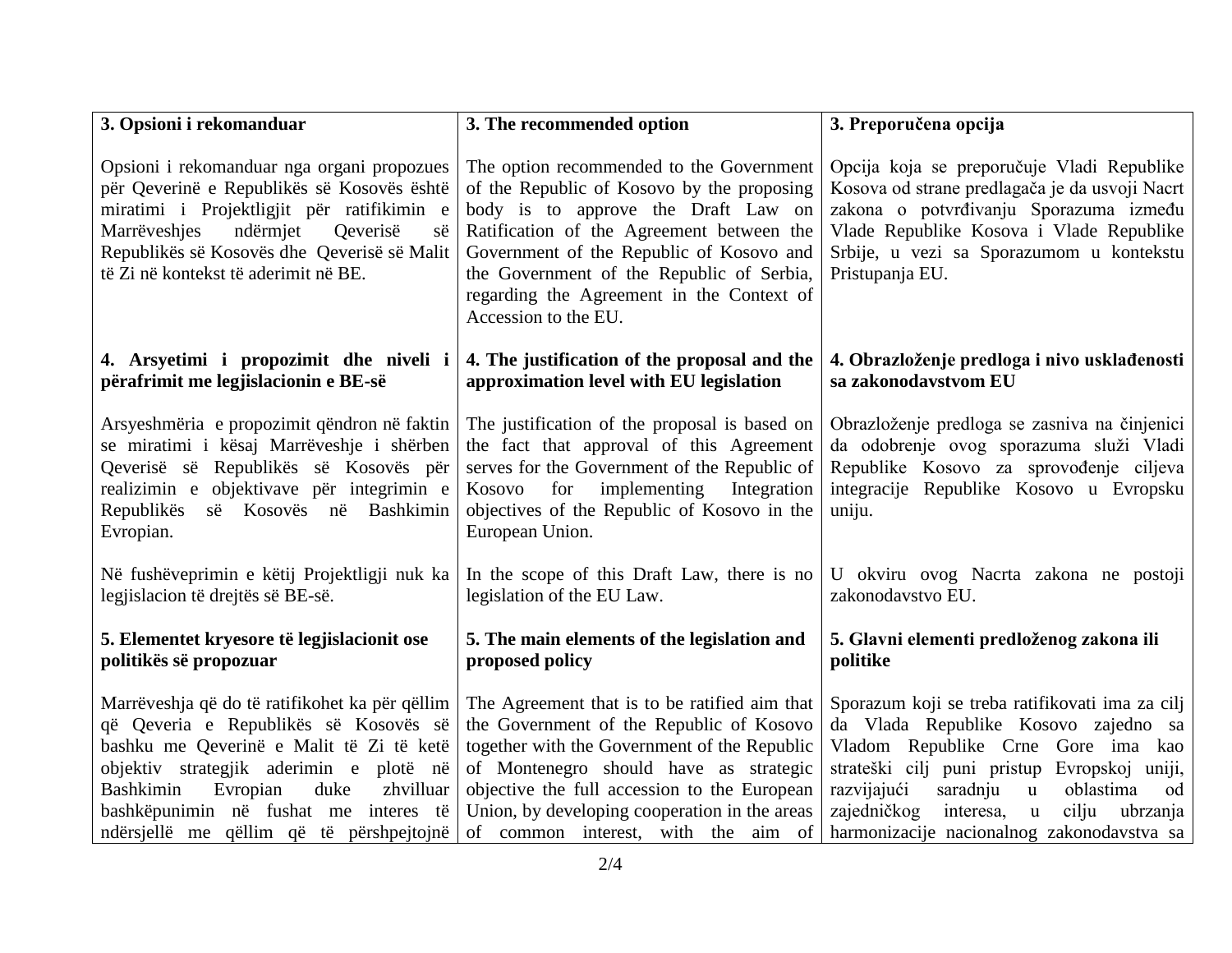harmonizimin e legjislacionit kombëtar me acquis, dhe zgjerimin e dialogut politik me fokus të veçantë në bashkëpunim që ka për synim integrimin në strukturat evropiane. Të dy Qeveritë do të intensifikojnë dialogun politik me qëllim të rritjes së bashkëpunimit në kontekstin e Integrimit dhe aderimit evropian si dhe afirmimit të vlerave evropiane në bashkëpunimin dypalësh rajonal, i cili do të zhvillohet përmes takimeve mes dy Ministrive të Punëve të Jashtme ose përmes përfaqësuesve të ministrive përkatëse, të cilat do të organizohen çdo vit. Ky dialog do të nxis bashkëpunimin në fushat me interes të ndërsjellë në procesin e aderimit në BE dhe në Çështjet që lidhen me stabilitetin në rajon si dhe përmirësimin e bashkëpunimit rajonal. Me qëllim të përshpejtimit në proces të integrimit në BE të dy Qeveritë do të inkurajojnë bashkëpunimin ndërmjet parlamenteve të tyre, veçanërisht komisioneve kompetente për aderim në BE dhe do të kontribuojnë në rritjen e bashkëpunimit nder parlamentar në rajon. Si fokus të veçantë për aderim në BE të dy Qeveritë do të kenë bashkëpunim ekonomik dhe tregtar, lëvizjen e punëtorëve dhe kapitalit themelimin dhe ofrimin e shërbimeve, harmonizimin e legjislacionit me Acquis, bashkëpunimin në fushën e sundimit të ligjit. accelerating the harmonization of national legislation with the acquis, and enhancement of political dialogue with special attention to cooperation regarding the goal of integration in European structures. Both Government shall intensify the political dialogue with the aim of increasing the cooperation in the context of European Integration and Accession and approximation of European values in regional bilateral cooperation, which shall take place through meetings between both Ministries of Foreign Affairs and through representatives of respective ministries, which shall be organized each year. This dialogue will encourage cooperation in the areas of common interest in the process of EU accession and in other issues related to regional stability and improvement of regional cooperation. With the aim of accelerating the process of EU integration, both Governments shall encourage cooperation between their parliaments, in particular the competent committees on EU Accession and shall contribute in increasing parliamentary cooperation in the region. Both Governments shall have as specific focus for EU Accession the economic and trade cooperation, movement of employees and capital, establishment and provision of services, harmonization of legislation with the acquis, pravnim tekovinama i unapređenjem političkog dijaloga sa posebnim osvrtom na saradnju u vezi sa ciljem integracije u evropske strukture. Oba Vlade će intenzivirati politički dijalog u cilju povećanja saradnje u kontekstu evropskih integracija i pristupanja i približavanja evropskih vrednosti u regionalnoj bilateralnoj saradnji, koja će se odvijati kroz sastanke oba ministarstva inostranih poslova i kroz predstavnike resornih ministarstava, koji će se organizovati svake godine. Ovaj dijalog će podstaći saradnju u oblastima od zajedničkog interesa u procesu pridruživanja EU i drugim pitanjima vezanim za regionalnu stabilnost i unapređenje regionalne saradnje. U cilju ubrzanja procesa integracije u EU, obe vlade će podsticati saradnju između svojih parlamenata, posebno nadležnih odbora za pristupanje EU i doprinositi jačanju parlamentarne saradnje u regionu. Obe Vlade će imati poseban fokus za pristupanje EU ekonomskoj i trgovinskoj saradnji, kretanju zaposlenih i kapitala, uspostavljanju i pružanju usluga, usklađivanju zakonodavstva sa pravnim tekovinama, saradnji u oblasti vladavine prava.

cooperation in the area of rule of law.